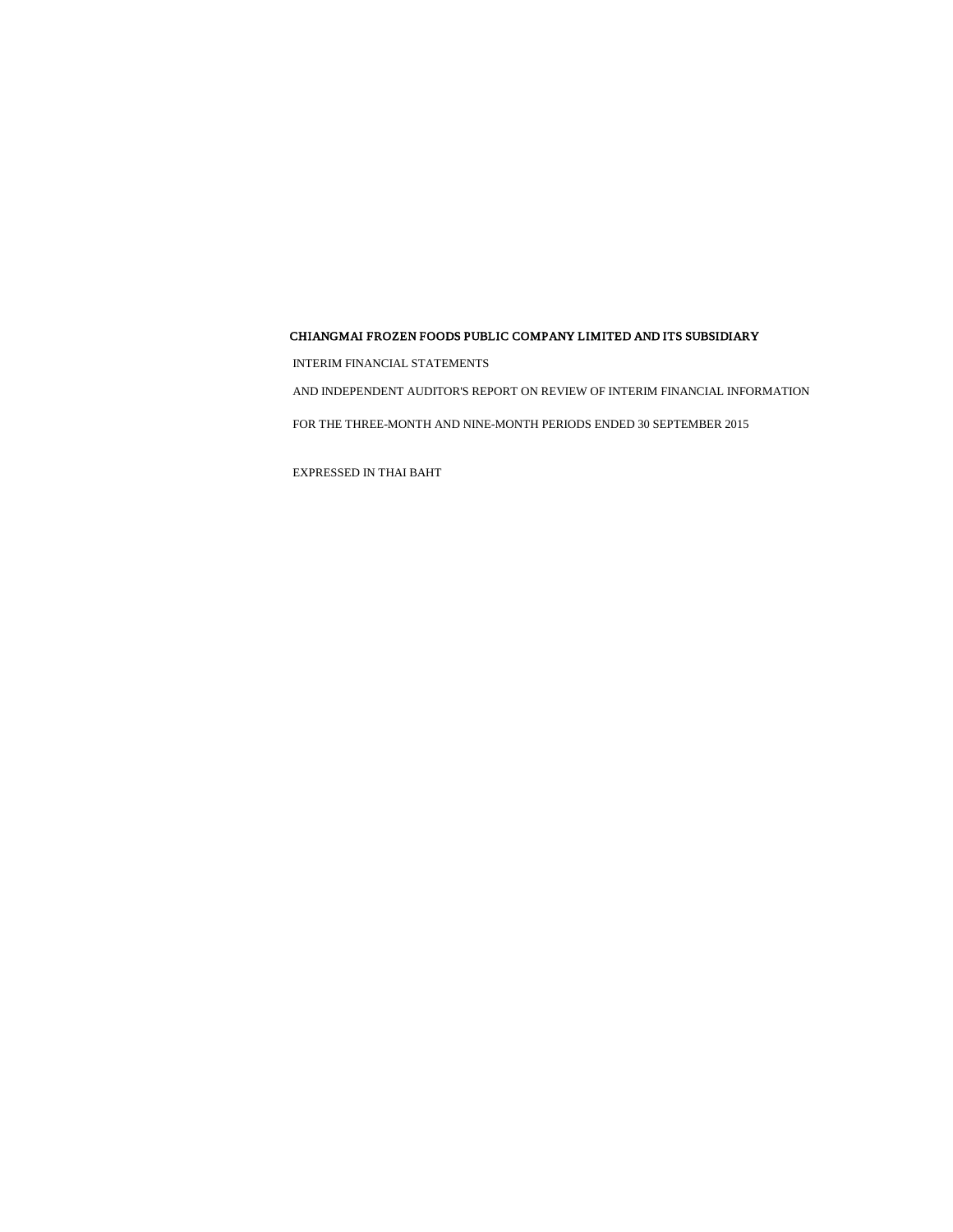## **CHIANGMAI FROZEN FOODS PUBLIC COMPANY LIMITED AND ITS SUBSIDIARY STATEMENT OF FINANCIAL POSITION**

#### **AS AT 30 SEPTEMBER 2015**

|                                   |                  | In Baht              |               |                                                                       |               |  |  |  |
|-----------------------------------|------------------|----------------------|---------------|-----------------------------------------------------------------------|---------------|--|--|--|
|                                   |                  | Consolidated         |               | Separate                                                              |               |  |  |  |
|                                   |                  | financial statements |               | financial statements                                                  |               |  |  |  |
|                                   |                  |                      |               | 30 September 2015 31 December 2014 30 September 2015 31 December 2014 |               |  |  |  |
| <b>ASSETS</b>                     | <b>Notes</b>     | (Unaudited)          | (audited)     | (Unaudited)                                                           | (audited)     |  |  |  |
| <b>CURRENT ASSETS</b>             |                  |                      |               |                                                                       |               |  |  |  |
| Cash and cash equivalents         |                  | 211,727,679          | 172,884,587   | 180,505,834                                                           | 129,142,093   |  |  |  |
| Short - term investments          | 6                | 300,000,000          | 296,000,000   | 300,000,000                                                           | 290,000,000   |  |  |  |
| Trade and other receivables       | $\boldsymbol{7}$ | 131,082,945          | 91,582,071    | 131,063,758                                                           | 91,561,035    |  |  |  |
| Accounts receivable - planters    | $8\,$            | 22,717,354           | 24,830,901    | 22,717,354                                                            | 24,830,901    |  |  |  |
| Inventories                       | 9                | 446,570,148          | 436,665,630   | 446,570,148                                                           | 436,665,630   |  |  |  |
| <b>TOTAL CURRENT ASSETS</b>       |                  | 1,112,098,126        | 1,021,963,189 | 1,080,857,094                                                         | 972,199,659   |  |  |  |
| <b>NON - CURRENT ASSETS</b>       |                  |                      |               |                                                                       |               |  |  |  |
| Investment in subsidiary          | 10               |                      |               | 23,353,658                                                            | 23,353,658    |  |  |  |
| Property, plant and equipment     | 11               | 321,566,291          | 347, 231, 135 | 321,566,291                                                           | 347,150,536   |  |  |  |
| Computer software - installation  | 12               | 7,160,034            | 6,751,545     | 7,160,034                                                             | 6,751,545     |  |  |  |
| Deferred tax assets               |                  | 8,706,212            | 9,323,351     | 8,706,212                                                             | 9,094,351     |  |  |  |
| Other non - current assets        |                  | 23,712               | 1,760,986     | 23,712                                                                | 1,760,086     |  |  |  |
| <b>TOTAL NON - CURRENT ASSETS</b> |                  | 337,456,249          | 365,067,017   | 360,809,907                                                           | 388,110,176   |  |  |  |
| <b>TOTAL ASSETS</b>               |                  | 1,449,554,375        | 1,387,030,206 | 1,441,667,001                                                         | 1,360,309,835 |  |  |  |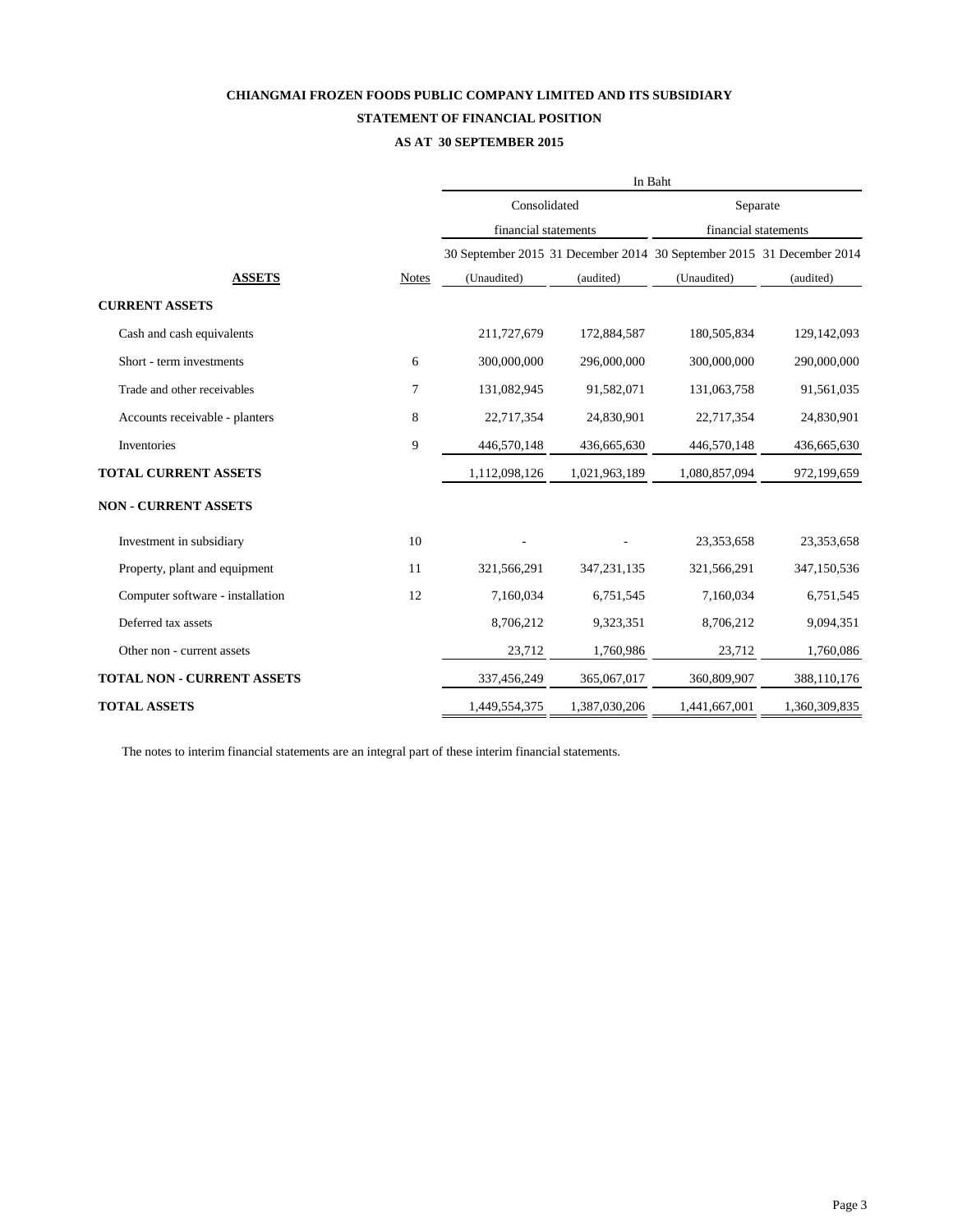#### **STATEMENT OF FINANCIAL POSITION (CONTINUED)**

#### **AS AT 30 SEPTEMBER 2015**

|                                             |              | In Baht              |               |                                                                       |               |  |  |  |
|---------------------------------------------|--------------|----------------------|---------------|-----------------------------------------------------------------------|---------------|--|--|--|
|                                             |              | Consolidated         |               | Separate                                                              |               |  |  |  |
|                                             |              | financial statements |               | financial statements                                                  |               |  |  |  |
|                                             |              |                      |               | 30 September 2015 31 December 2014 30 September 2015 31 December 2014 |               |  |  |  |
| <b>LIABILITIES AND SHAREHOLDERS' EQUITY</b> | <b>Notes</b> | (Unaudited)          | (audited)     | (Unaudited)                                                           | (audited)     |  |  |  |
| <b>CURRENT LIABILITIES</b>                  |              |                      |               |                                                                       |               |  |  |  |
| Trade and other payables                    | 13           | 52,533,677           | 74,187,092    | 52,481,793                                                            | 72,768,713    |  |  |  |
| Accrued income tax                          |              | 10,740,829           | 1,664,468     | 10,740,829                                                            | 957,239       |  |  |  |
| Other current liabilities                   |              | 3,776,247            | 3,377,117     | 3,776,254                                                             | 3,346,266     |  |  |  |
| <b>TOTAL CURRENT LIABILITIES</b>            |              | 67,050,753           | 79,228,677    | 66,998,876                                                            | 77,072,218    |  |  |  |
| <b>NON - CURRENT LIABILITIES</b>            |              |                      |               |                                                                       |               |  |  |  |
| Employee benefit obligations                | 14           | 41,784,655           | 40,303,820    | 41,784,655                                                            | 40,303,820    |  |  |  |
| <b>TOTAL LIABILITIES</b>                    |              | 108,835,408          | 119,532,497   | 108,783,531                                                           | 117,376,038   |  |  |  |
| <b>SHAREHOLDERS' EQUITY</b>                 |              |                      |               |                                                                       |               |  |  |  |
| Share capital - Baht 1 par value            |              |                      |               |                                                                       |               |  |  |  |
| Authorized shares                           |              |                      |               |                                                                       |               |  |  |  |
| 381,146,251 common shares                   |              | 381,146,251          | 381,146,251   | 381,146,251                                                           | 381,146,251   |  |  |  |
| Issued and paid - up shares                 |              |                      |               |                                                                       |               |  |  |  |
| 381,145,725 common shares                   |              | 381,145,725          | 381,145,725   | 381,145,725                                                           | 381,145,725   |  |  |  |
| Premium on share capital                    |              | 68,000,000           | 68,000,000    | 68,000,000                                                            | 68,000,000    |  |  |  |
| Retained earnings                           |              |                      |               |                                                                       |               |  |  |  |
| Appropriated for legal reserve              |              | 38,115,000           | 38,115,000    | 38,115,000                                                            | 38,115,000    |  |  |  |
| Unappropriated                              |              | 853,458,242          | 780,236,984   | 845, 622, 745                                                         | 755,673,072   |  |  |  |
| <b>TOTAL SHAREHOLDERS' EQUITY</b>           |              | 1,340,718,967        | 1,267,497,709 | 1,332,883,470                                                         | 1,242,933,797 |  |  |  |
| TOTAL LIABILITIES AND SHAREHOLDERS' EQUITY  |              | 1,449,554,375        | 1,387,030,206 | 1,441,667,001                                                         | 1,360,309,835 |  |  |  |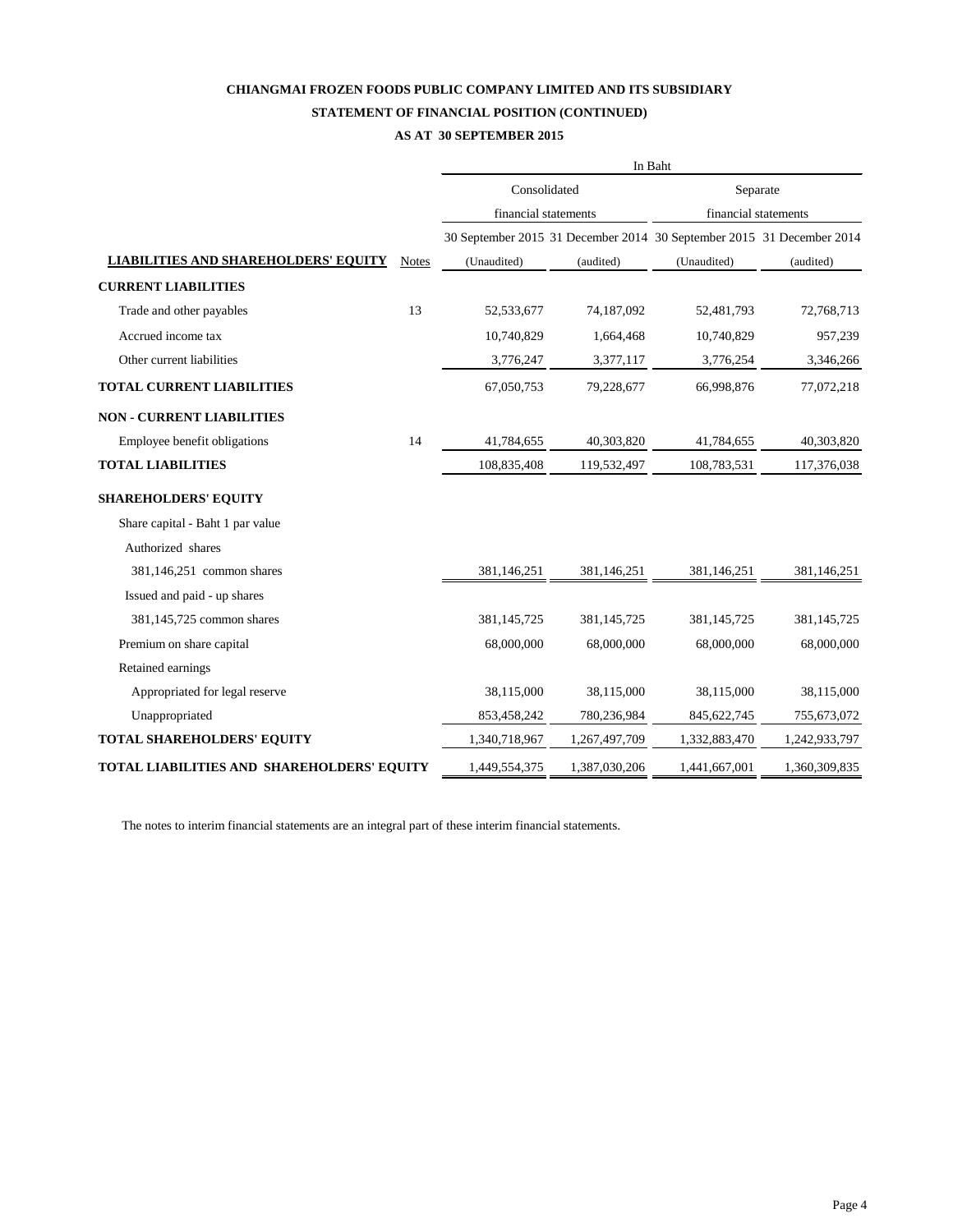## CHIANGMAI FROZEN FOODS PUBLIC COMPANY LIMITED AND ITS SUBSIDIARY STATEMENT OF COMPREHENSIVE INCOME FOR THE THREE-MONTH PERIOD ENDED 30 SEPTEMBER 2015

|                                                         |             |                      | In Baht         |                      |                 |  |
|---------------------------------------------------------|-------------|----------------------|-----------------|----------------------|-----------------|--|
|                                                         |             | Consolidated         |                 | Separate             |                 |  |
|                                                         |             | financial statements |                 | financial statements |                 |  |
|                                                         | <b>Note</b> | 2015                 | 2014            | 2015                 | 2014            |  |
| Revenues from sales                                     |             | 400,531,809          | 390,366,416     | 400,531,809          | 382,244,397     |  |
| Cost of sales                                           |             | (274, 197, 877)      | (321, 663, 956) | (274, 197, 877)      | (321, 663, 956) |  |
| Gross profit                                            |             | 126,333,932          | 68,702,460      | 126,333,932          | 60,580,441      |  |
| Gain (loss) on exchange rate                            |             | (13,574,947)         | 3,051,644       | (13,574,947)         | 2,870,108       |  |
| Other income                                            |             | 2,629,530            | 4,939,242       | 2,439,603            | 5,023,476       |  |
| Profit before expenses                                  |             | 115,388,515          | 76,693,346      | 115,198,588          | 68,474,025      |  |
| Selling expenses                                        |             | (24,968,189)         | (26, 479, 022)  | (24,968,189)         | (22, 179, 510)  |  |
| Administrative expenses                                 |             | (20, 350, 616)       | (21, 395, 326)  | (20, 330, 496)       | (20, 322, 487)  |  |
| Total expenses                                          |             | (45,318,805)         | (47, 874, 348)  | (45, 298, 685)       | (42,501,997)    |  |
| Profit before Income tax expenses                       |             | 70,069,710           | 28,818,998      | 69,899,903           | 25,972,028      |  |
| Income tax expenses                                     | 17          | (10, 434, 664)       | (3,500,104)     | (10, 434, 664)       | (3,511,146)     |  |
| Profit for the period                                   |             | 59,635,046           | 25,318,894      | 59,465,239           | 22,460,882      |  |
| Other comprehensive income for the period               |             |                      |                 |                      |                 |  |
| Total comprehensive income for the period               |             | 59,635,046           | 25,318,894      | 59,465,239           | 22,460,882      |  |
| Profit attributable to:                                 |             |                      |                 |                      |                 |  |
| Equity holders of the parent                            |             | 59,635,046           | 25,318,894      | 59,465,239           | 22,460,882      |  |
| Non - controlling interests                             |             |                      |                 |                      |                 |  |
|                                                         |             | 59,635,046           | 25,318,894      | 59,465,239           | 22,460,882      |  |
| Total comprehensive income attributable to:             |             |                      |                 |                      |                 |  |
| Equity holders of the parent                            |             | 59,635,046           | 25,318,894      | 59,465,239           | 22,460,882      |  |
| Non - controlling interests                             |             |                      |                 |                      |                 |  |
|                                                         |             | 59,635,046           | 25,318,894      | 59,465,239           | 22,460,882      |  |
| <b>BASIC EARNINGS PER SHARE</b>                         |             |                      |                 |                      |                 |  |
| Net profit attributable to equity holders of the parent |             | 0.16                 | 0.07            | 0.16                 | 0.06            |  |
|                                                         |             |                      |                 |                      |                 |  |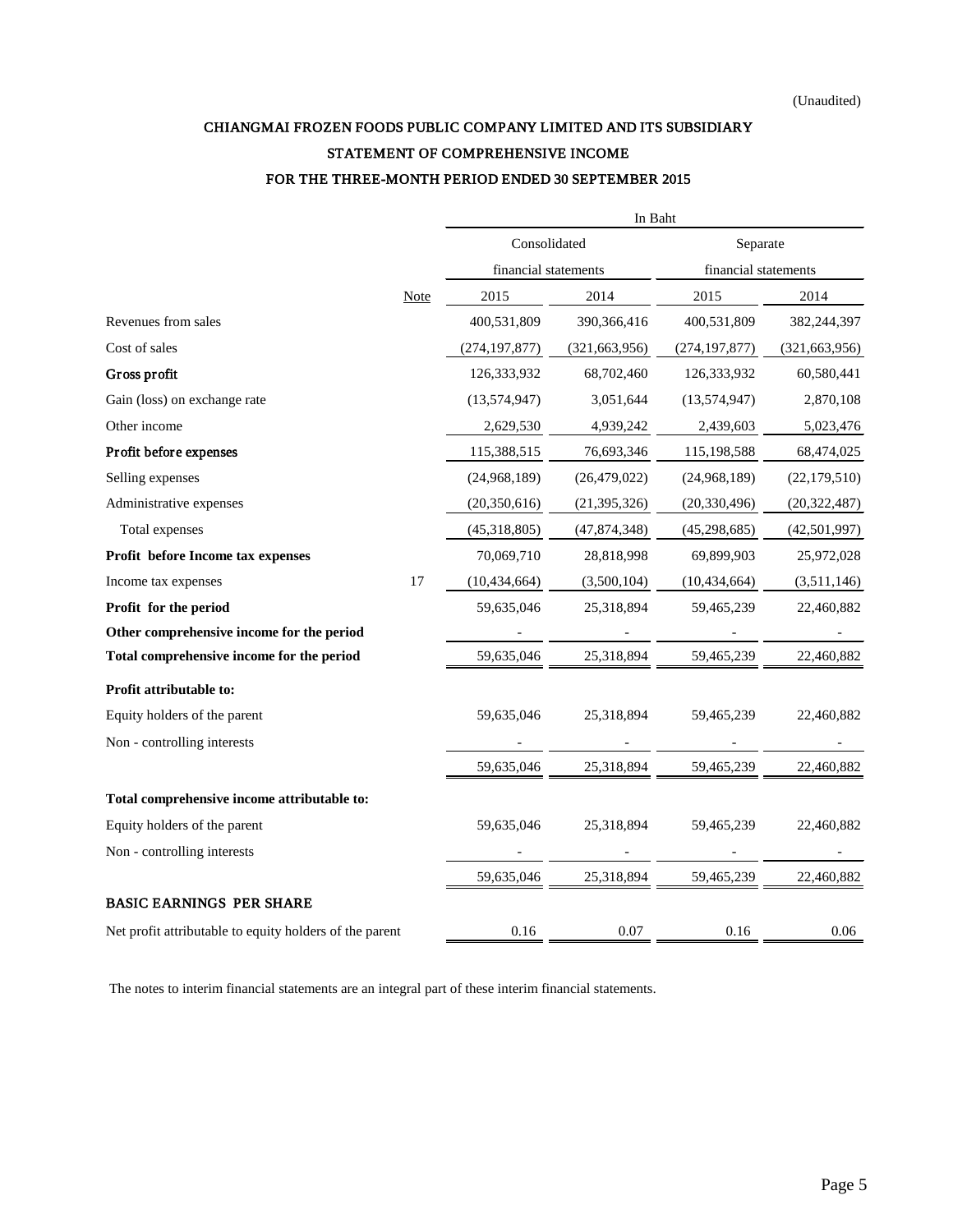## CHIANGMAI FROZEN FOODS PUBLIC COMPANY LIMITED AND ITS SUBSIDIARY STATEMENT OF COMPREHENSIVE INCOME FOR THE NINE-MONTH PERIOD ENDED 30 SEPTEMBER 2015

|                                                         |             |                      | In Baht         |                      |                 |  |
|---------------------------------------------------------|-------------|----------------------|-----------------|----------------------|-----------------|--|
|                                                         |             | Consolidated         |                 | Separate             |                 |  |
|                                                         |             | financial statements |                 | financial statements |                 |  |
|                                                         | <b>Note</b> | 2015                 | 2014            | 2015                 | 2014            |  |
| Revenues from sales                                     |             | 1,114,613,870        | 1,124,418,702   | 1,114,613,870        | 1,103,426,388   |  |
| Cost of sales                                           |             | (838, 724, 736)      | (879, 599, 329) | (838, 724, 736)      | (880, 617, 697) |  |
| Gross profit                                            |             | 275,889,134          | 244,819,373     | 275,889,134          | 222,808,691     |  |
| Gain (loss) on exchange rate                            |             | (13, 282, 163)       | (29, 446, 491)  | (13, 282, 163)       | (21, 294, 142)  |  |
| Revenue Dividend from subsidiary                        |             |                      |                 | 16,799,993           |                 |  |
| Other income                                            |             | 9,757,180            | 16,299,040      | 9,383,664            | 16,460,609      |  |
| Profit before expenses                                  |             | 272,364,151          | 231,671,922     | 288,790,628          | 217,975,158     |  |
| Selling expenses                                        |             | (72,710,065)         | (78, 214, 694)  | (72,710,065)         | (67, 336, 494)  |  |
| Administrative expenses                                 |             | (60, 165, 797)       | (71,962,081)    | (60,092,859)         | (68, 278, 981)  |  |
| Total expenses                                          |             | (132, 875, 862)      | (150, 176, 775) | (132,802,924)        | (135, 615, 475) |  |
| Profit before Income tax expenses                       |             | 139,488,289          | 81,495,147      | 155,987,704          | 82,359,683      |  |
| Income tax expenses                                     | 17          | (28, 152, 989)       | (12,092,956)    | (27, 923, 989)       | (12, 126, 083)  |  |
| Profit for the period                                   |             | 111,335,300          | 69,402,191      | 128,063,715          | 70,233,600      |  |
| Other comprehensive income for the period               |             |                      |                 |                      |                 |  |
| Total comprehensive income for the period               |             | 111,335,300          | 69,402,191      | 128,063,715          | 70,233,600      |  |
| Profit attributable to:                                 |             |                      |                 |                      |                 |  |
| Equity holders of the parent                            |             | 111,335,300          | 69,402,191      | 128,063,715          | 70,233,600      |  |
| Non - controlling interests                             |             |                      |                 |                      |                 |  |
|                                                         |             | 111,335,300          | 69,402,191      | 128,063,715          | 70,233,600      |  |
| Total comprehensive income attributable to:             |             |                      |                 |                      |                 |  |
| Equity holders of the parent                            |             | 111,335,300          | 69,402,191      | 128,063,715          | 70,233,600      |  |
| Non - controlling interests                             |             |                      |                 |                      |                 |  |
|                                                         |             | 111,335,300          | 69,402,191      | 128,063,715          | 70,233,600      |  |
| <b>BASIC EARNINGS PER SHARE</b>                         |             |                      |                 |                      |                 |  |
| Net profit attributable to equity holders of the parent |             | 0.29                 | 0.18            | 0.34                 | 0.18            |  |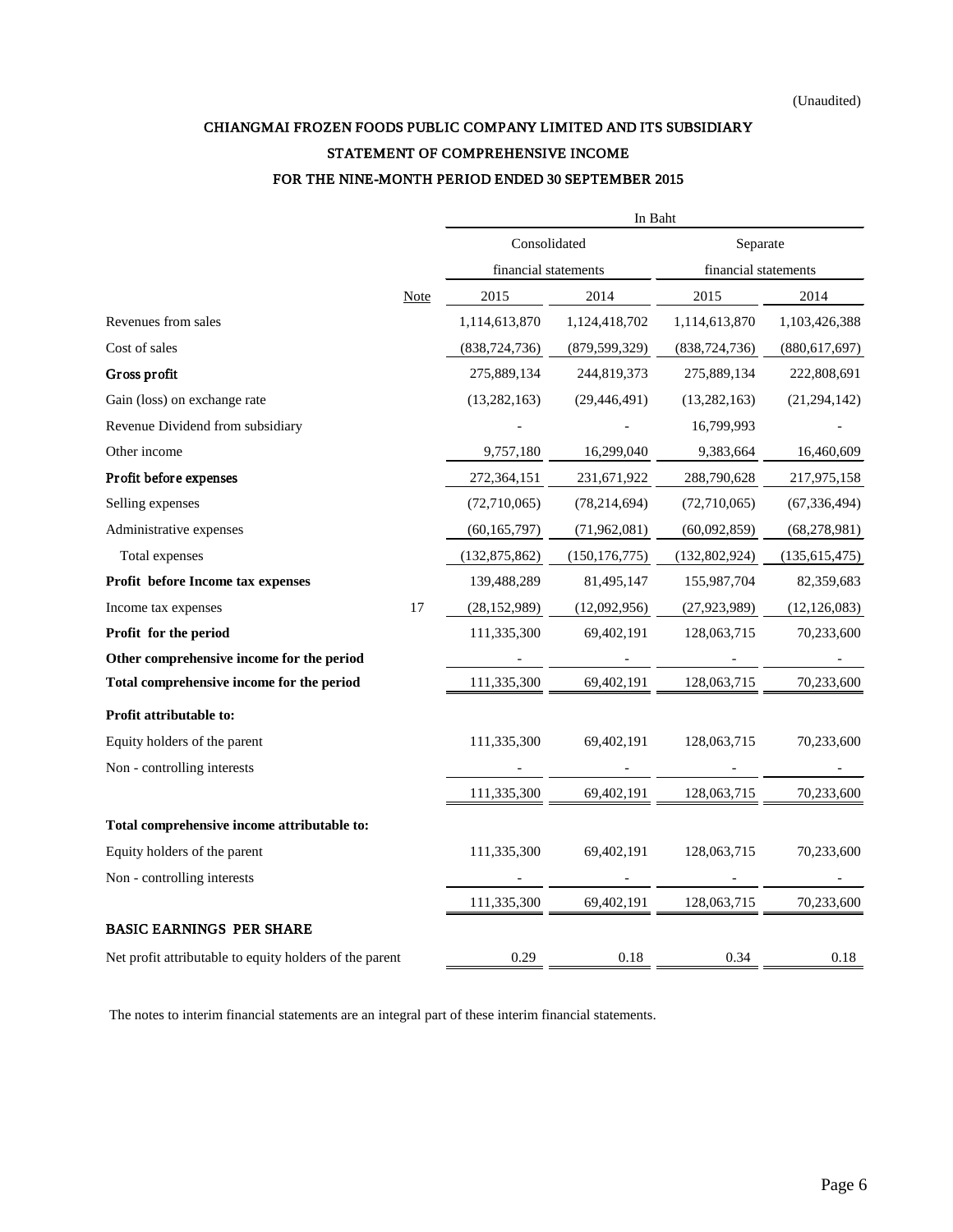(Unaudited)

# **CHIANGMAI FROZEN FOODS PUBLIC COMPANY LIMITED AND ITS SUBSIDIARY** CONSOLIDATED STATEMENT OF CHANGES IN SHAREHOLDERS' EQUITY FOR THE NINE-MONTH PERIOD ENDED 30 SEPTEMBER 2015

|                                           |      | In Baht                  |            |                   |                 |                          |                 |  |
|-------------------------------------------|------|--------------------------|------------|-------------------|-----------------|--------------------------|-----------------|--|
|                                           |      | Issued and               | Premium    | Retained earnings |                 | Other                    |                 |  |
|                                           |      | paid-up                  | on share   | Appropriated      |                 | components               |                 |  |
|                                           | Note | share capital            | capital    | for legal reserve | Unappropriated  | of equity                | Total           |  |
|                                           |      |                          |            |                   |                 |                          |                 |  |
| Balance as at 1 January 2014              |      | 381,145,725              | 68,000,000 | 38,115,000        | 839,568,686     | $\overline{a}$           | 1,326,829,411   |  |
| Dividends paid                            | 15   | $\overline{\phantom{0}}$ |            | $ \,$             | (118, 153, 532) | $\overline{\phantom{0}}$ | (118, 153, 532) |  |
| Total comprehensive income for the period |      |                          |            |                   | 69,402,191      | $\overline{\phantom{a}}$ | 69,402,191      |  |
| Balance as at 30 September 2014           |      | 381,145,725              | 68,000,000 | 38,115,000        | 790,817,345     |                          | 1,278,078,070   |  |
|                                           |      |                          |            |                   |                 |                          |                 |  |
| Balance as at 1 January 2015              |      | 381,145,725              | 68,000,000 | 38,115,000        | 780,236,984     |                          | 1,267,497,709   |  |
| Dividends paid                            | 15   |                          |            |                   | (38, 114, 042)  | $\overline{\phantom{0}}$ | (38, 114, 042)  |  |
| Total comprehensive income for the period |      |                          |            |                   | 111,335,300     |                          | 111,335,300     |  |
| Balance as at 30 September 2015           |      | 381,145,725              | 68,000,000 | 38,115,000        | 853,458,242     |                          | 1,340,718,967   |  |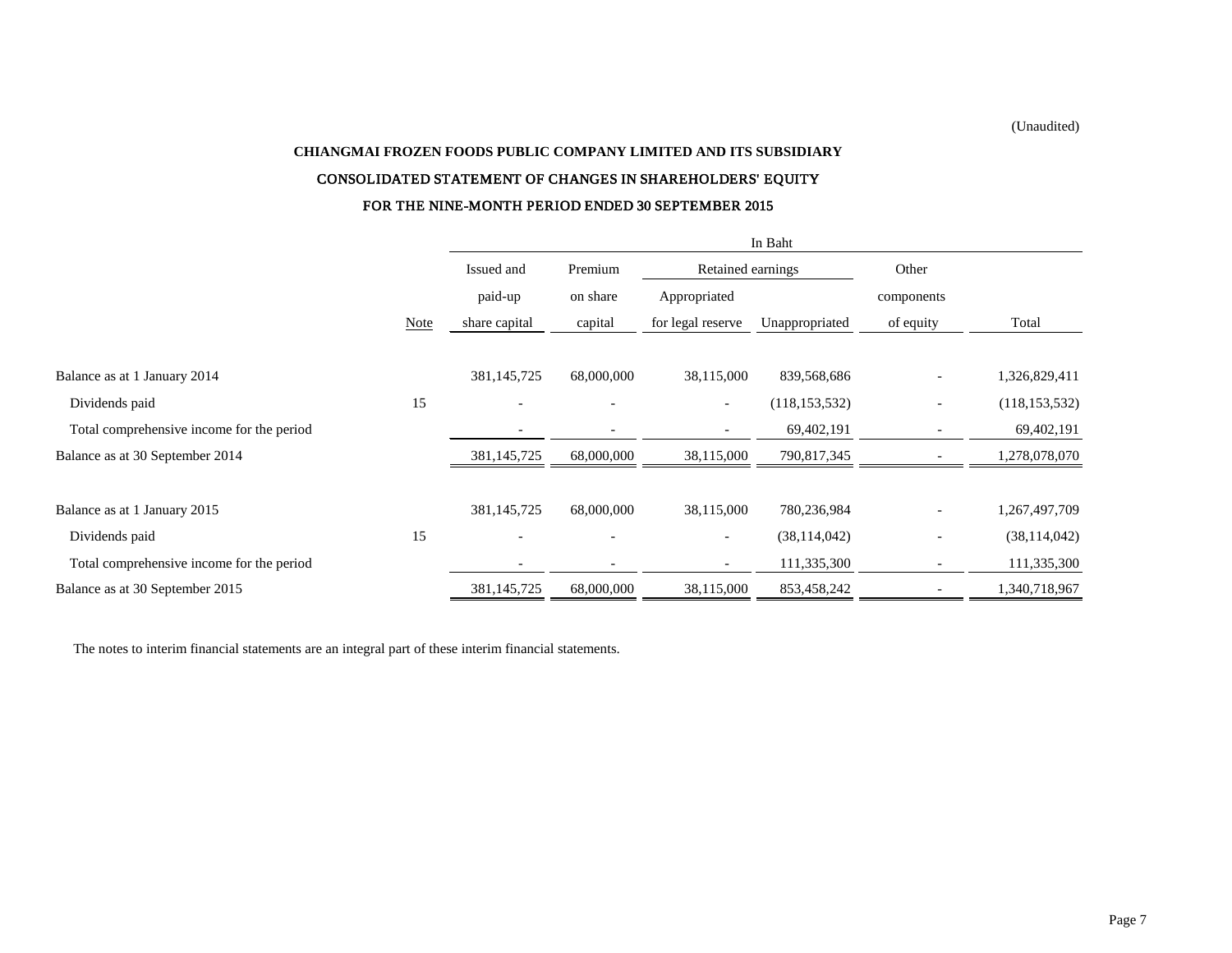(Unaudited)

# CHIANGMAI FROZEN FOODS PUBLIC COMPANY LIMITED SEPARATE STATEMENTS OF CHANGES IN SHAREHOLDERS' EQUITY FOR THE NINE-MONTH PERIOD ENDED 30 SEPTEMBER 2015

|                                           |             | In Baht                  |                          |                          |                 |                          |                 |  |  |
|-------------------------------------------|-------------|--------------------------|--------------------------|--------------------------|-----------------|--------------------------|-----------------|--|--|
|                                           |             | Issued and               | Premium                  | Retained earnings        |                 | Other                    |                 |  |  |
|                                           |             | paid - up                | on share                 | Appropriated             |                 | components               |                 |  |  |
|                                           | <b>Note</b> | share capital            | capital                  | for legal reserve        | Unappropriated  | of equity                | Total           |  |  |
| Balance as at 1 January 2014              |             | 381,145,725              | 68,000,000               | 38,115,000               | 817,658,632     |                          | 1,304,919,357   |  |  |
| Dividends paid                            | 15          | $\overline{\phantom{a}}$ | $\overline{\phantom{a}}$ | $\overline{\phantom{a}}$ | (118, 153, 532) | $\overline{\phantom{a}}$ | (118, 153, 532) |  |  |
| Total comprehensive income for the period |             |                          |                          | $\overline{\phantom{a}}$ | 70,233,600      |                          | 70,233,600      |  |  |
| Balance as at 30 September 2014           |             | 381, 145, 725            | 68,000,000               | 38,115,000               | 769,738,700     |                          | 1,256,999,425   |  |  |
| Balance as at 1 January 2015              |             | 381,145,725              | 68,000,000               | 38,115,000               | 755,673,072     |                          | 1,242,933,797   |  |  |
| Dividends paid                            | 15          |                          |                          | $\overline{\phantom{a}}$ | (38, 114, 042)  | $\overline{\phantom{a}}$ | (38, 114, 042)  |  |  |
| Total comprehensive income for the period |             |                          |                          | $\sim$                   | 128,063,715     |                          | 128,063,715     |  |  |
| Balance as at 30 September 2015           |             | 381,145,725              | 68,000,000               | 38,115,000               | 845, 622, 745   |                          | 1,332,883,470   |  |  |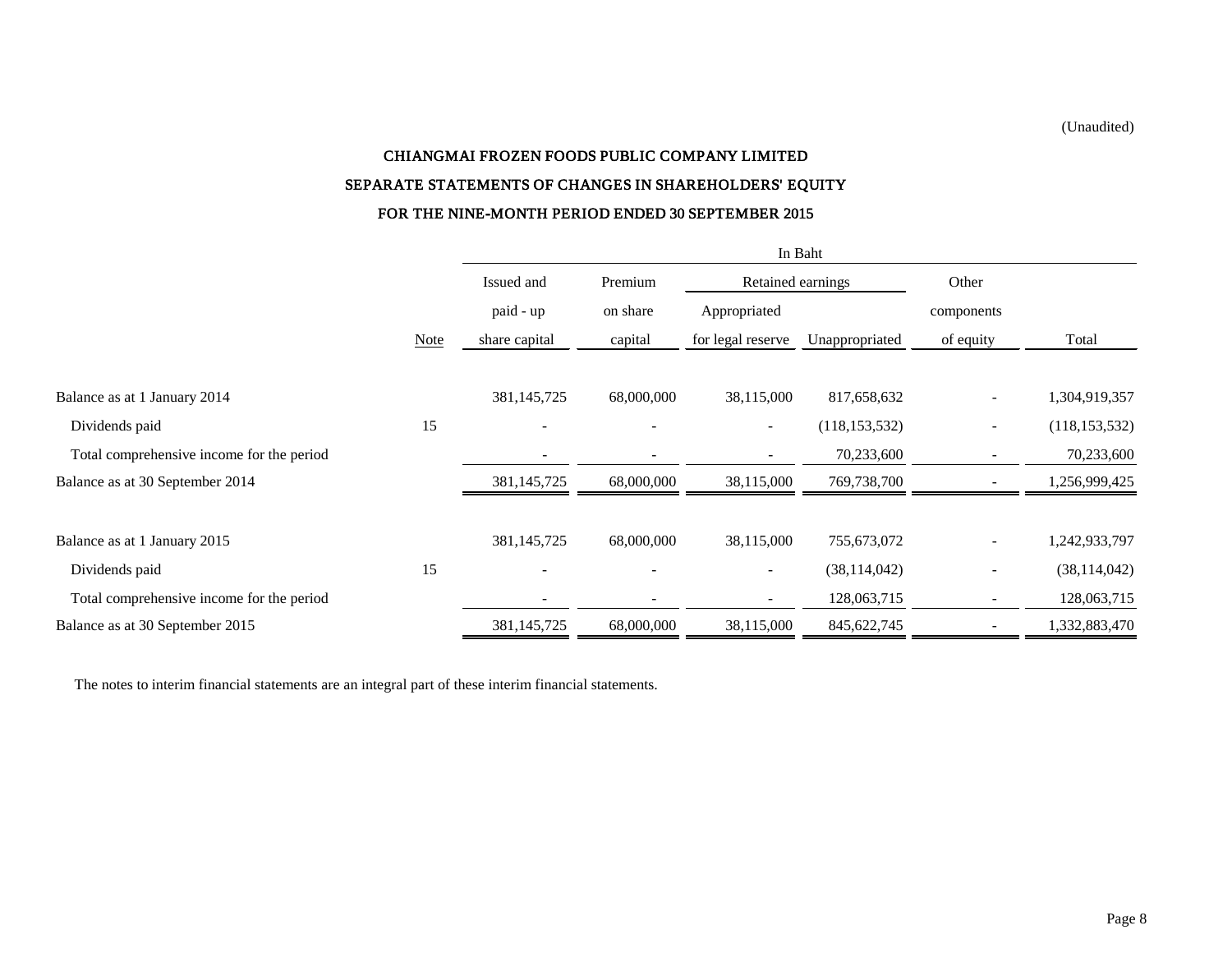### **STATEMENT OF CASH FLOWS**

### **FOR THE NINE-MONTH PERIOD ENDED 30 SEPTEMBER 2015**

|                                                               | In Baht              |                |                      |              |  |  |
|---------------------------------------------------------------|----------------------|----------------|----------------------|--------------|--|--|
|                                                               | Consolidated         |                | Separate             |              |  |  |
|                                                               | financial statements |                | financial statements |              |  |  |
|                                                               | 2015                 | 2014           | 2015                 | 2014         |  |  |
| <b>CASH FLOWS FROM OPERATING ACTIVITIES</b>                   |                      |                |                      |              |  |  |
| Profit before income tax expenses                             | 139,488,289          | 81,495,147     | 155,987,704          | 82,359,683   |  |  |
| Adjustments to reconcile net profit to net cash provided by   |                      |                |                      |              |  |  |
| operating activities                                          |                      |                |                      |              |  |  |
| Unrealized loss (gain) on exchange rate                       | 1,920,756            | (406, 213)     | 1,920,756            | (326, 325)   |  |  |
| Doubtful accounts (reversal)                                  | (41,075)             | 178,071        | (41,075)             | 178,071      |  |  |
| Loss on diminution in value of inventories                    | 880,603              | 9,235          | 880,603              | 9,235        |  |  |
| Gain on disposal and amortization                             | (185,200)            | (1,742,990)    | (38,214)             | (1,742,990)  |  |  |
| Depreciation and amortization                                 | 43, 353, 878         | 47,530,415     | 43,331,793           | 47,234,965   |  |  |
| Retirement employee benefit                                   | 3,460,635            | 4,497,805      | 3,460,635            | 4,332,168    |  |  |
| Profit from operating activities before change in operational |                      |                |                      |              |  |  |
| assets and liabilities                                        | 188, 877, 886        | 131,561,470    | 205,502,202          | 132,044,807  |  |  |
| Decrease (Increase) in operational assets                     |                      |                |                      |              |  |  |
| Trade and other receivables                                   | (41, 716, 754)       | 2,339,417      | (41,720,919)         | (3,403,550)  |  |  |
| Accounts receivable - planters                                | 2,154,622            | 8,903,675      | 2,154,622            | 8,903,675    |  |  |
| Inventories                                                   | (10,785,121)         | (62, 297, 380) | (10, 785, 121)       | (61,279,012) |  |  |
| Other non - current assets                                    | 1,737,274            | (38, 921)      | 1,736,374            | (38, 921)    |  |  |
| Increase (Decrease) in operational liabilities                |                      |                |                      |              |  |  |
| Trade and other payables                                      | (21, 943, 916)       | (11, 481, 143) | (20, 577, 421)       | (10,519,012) |  |  |
| Other current liabilities                                     | 180,559              | 1,227,335      | 211,417              | 1,339,603    |  |  |
| Benefits paid by the plan                                     | (1,979,800)          | (738, 300)     | (1,979,800)          | (738, 300)   |  |  |
| <b>Cash received from operation</b>                           | 116,524,750          | 69,476,153     | 134,541,354          | 66,309,290   |  |  |
| Income tax refund                                             | 542,422              |                | 542,422              |              |  |  |
| Income tax paid                                               | (18, 461, 805)       | (16, 343, 539) | (17,752,260)         | (16,057,907) |  |  |
| Net cash provided by operating activities                     | 98,605,367           | 53,132,614     | 117,331,516          | 50,251,383   |  |  |